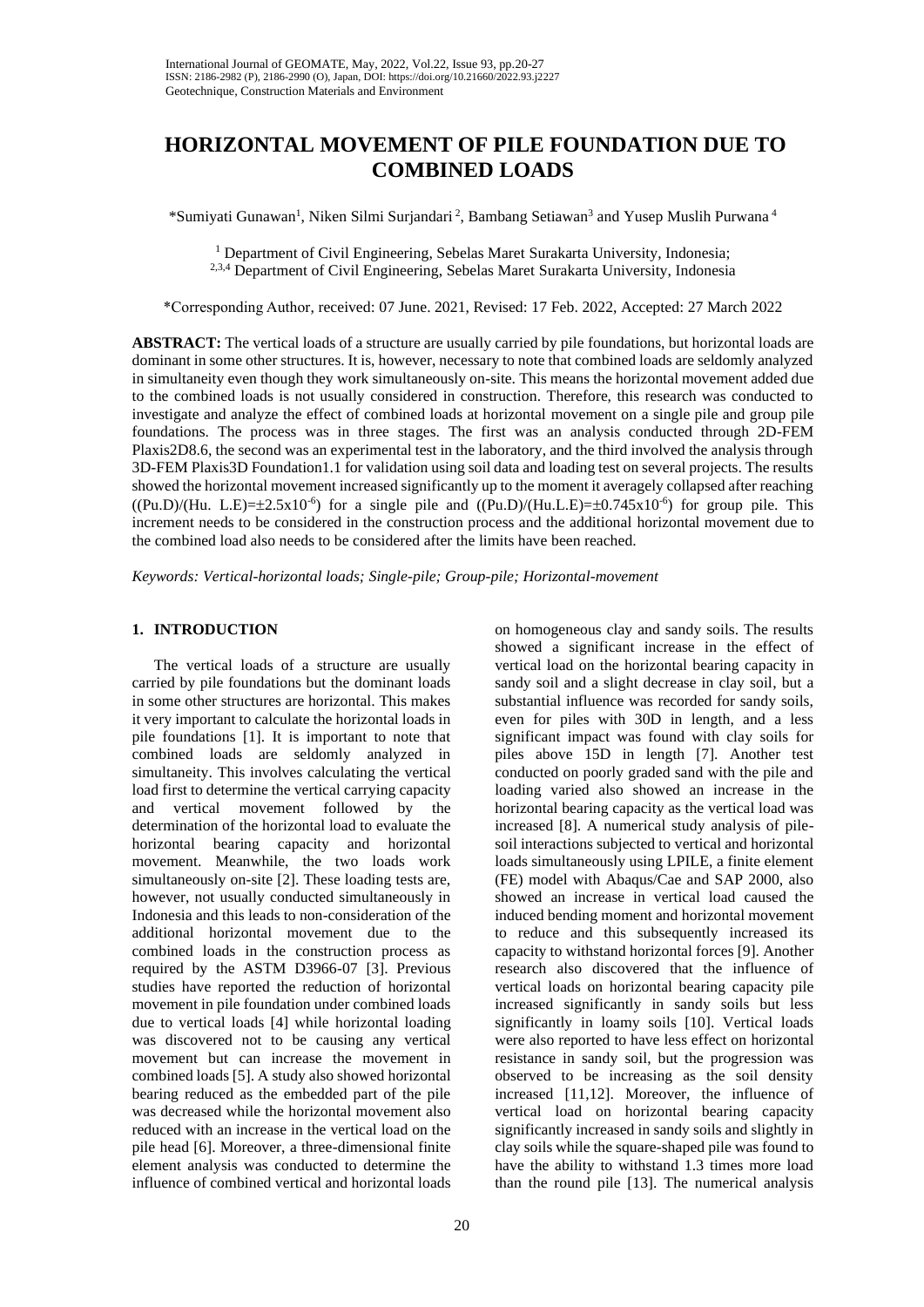also showed the effects of combined loads are beneficial, but the interactions were very complex, and depending on the load conditions, there is a possibility of a contrary effect on system rigidity and max load [14]. Limited experimental research also discovered that the application of a static vertical load has a minimal effect on the horizontal behavior of micropiles fixed in rigid clay soil [15]. Furthermore, some studies also provided evidence that horizontal loads reduced combined loads even though deflection was decreased by vertical loads due to their presence.

Previous studies reported that vertical loads were able to reduce the horizontal movement caused by combined loads. The horizontal loads were also reported to have increased the vertical movement in combined loads, but early analysis conducted with 2D-FEM showed a new result. The horizontal movement at the pile head was observed to have increased significantly at a certain point up to the period of collapse due to the combining load. This was further proven by the preliminary modeling of a single pile foundation using the axisymmetric menu on the 2D Finite Element Method (2D-FEM) which consists of different loading directions including vertical, horizontal, and combination of both, variations of lengths and diameters of the pile, soil variations including soft, medium, dense, homogeneous, layered, and different ground-water table conditions including submerged and not submerged.

This research was conducted to continue the initial 2D-FEM research and investigate the effect of simultaneous loading on horizontal movement.

## **2. RESEARCH SIGNIFICANCE**

This research is very important because combined loads are seldomly analyzed in simultaneity even though they work simultaneously on-site. This means the horizontal movement added due to the combined loads is usually not considered in the planning of pile foundation construction with a horizontal load that is quite influential so the results of this study can be used for consideration in the calculation and planning of the bearing capacity of the pile foundation.

# **3. METHODOLOGY**

The process was divided into three stages with the first being a preliminary analysis conducted through the 2D Finite Element Method (2D-FEM) with Plaxis2D8.6 approach, the second was the laboratory model experimentation test, and the third was the analysis conducted using the 3D Finite Element Method (3D-FEM) with Plaxis3D Foundation1.1 approach based on the results of loading tests obtained from several field projects

such as Citarum Bridge, Dompak Bridge, and Batang project.

## **3.1 Stage I, Analysis With 2D Finite Element Method (2D-FEM)**

The preliminary analysis involved the modeling of a single pile foundation using the axisymmetric menu on 2D Finite Element Method (2D-FEM) Plaxis2D8.6 which consists of different loading directions such as vertical, horizontal, and combinations of both, variations of lengths and diameters of the pile, soil variations including soft, medium, dense, homogeneous, and layered. Loading direction and soil parameter variations used in this research are, however, presented in Table 1 and Table 2 respectively.

Table 1 Variation of the load in 2D-FEM

| Type<br>of |      | Pile       |        |                               |       |  |  |  |
|------------|------|------------|--------|-------------------------------|-------|--|--|--|
|            |      | Dimensions |        | Load (kN), until it collapses |       |  |  |  |
| soil       | D    | L          | Н      | V                             | C     |  |  |  |
|            | (m)  | (m)        |        |                               |       |  |  |  |
| Ts         | 0.65 | 17         | to 600 | to 12000                      | $V+H$ |  |  |  |
| <b>Ts</b>  | 0.65 | 30         | to 600 | to 12000                      | V+H   |  |  |  |
| Tm         | 0.65 | 22         | to 600 | to 12000                      | $V+H$ |  |  |  |
| Tm         | 0.65 | 26         | to 600 | to 12000                      | $V+H$ |  |  |  |
| Tm         | 0.65 | 30         | to 600 | to 12000                      | V+H   |  |  |  |
| Td         | 0.6  | 17         | to 600 | to 12000                      | V+H   |  |  |  |
|            |      |            |        | ____                          |       |  |  |  |

*Note: Ts= Soft soil, Tm=Medium soil, Td=Hard soil, H=Horizontal loads, V=Vertical loads, C=Combined loads*

#### **3.2 Stage II, Laboratory Model Experimental Test**

The model was a  $(1.5x1.5x1.2)$  m<sup>3</sup> test box filled with silty-sand soil obtained from Berbah District, Sleman City, Special Region of Yogyakarta, Indonesia. The pile foundations were modeled using steel bars with 0.5m and 0.6m lengths and 0.015m and 0.02m diameters, while group pile foundations  $(1x2)$  and  $(2x2)$ , respectively with s=2.5D and s=3D presented in Fig. 1 and subjected to vertical, horizontal, and combined loads. The Laboratory Test model is presented in Fig. 2 Variations in foundations lengths and diameters and combined loads are indicated in Table 3.

# **3.3 Stage III, Analysis Using 3D Finite Element Method (3D-FEM)**

The analysis conducted using the 3D Finite Element Method (3D-FEM) involves modeling a single pile foundation soil data from several field projects including Citarum Bridge, Dompak Bridge, and Batang Project. The variables used include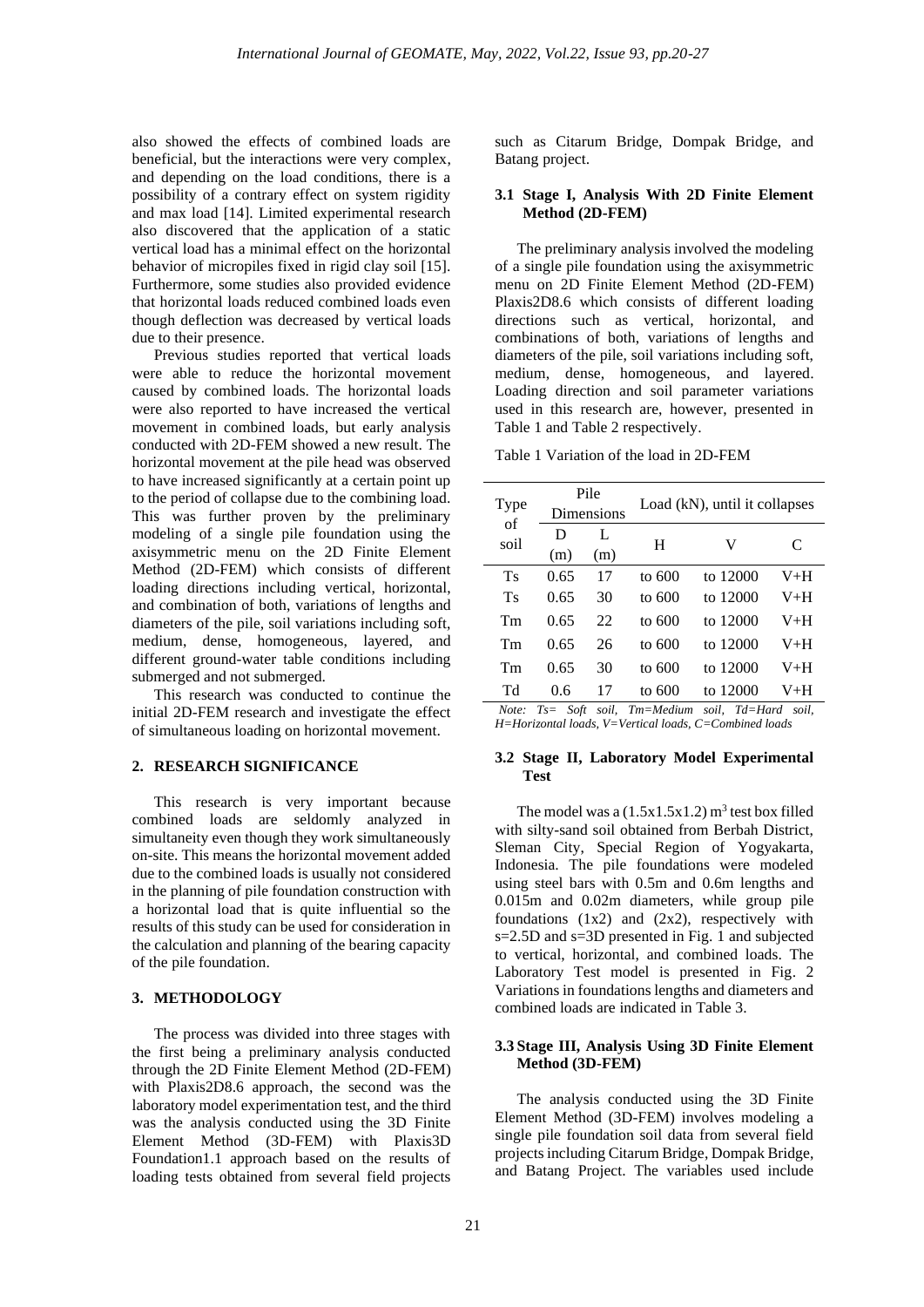vertical, horizontal, and combined loads as indicated in Table 4 and Table 5.

|                                              | <b>Ts</b>        | Tm               | Td                  |                  |                  |                  |                  |       |  |
|----------------------------------------------|------------------|------------------|---------------------|------------------|------------------|------------------|------------------|-------|--|
| Name/symbol                                  | Lyr <sub>1</sub> | Lyr <sub>1</sub> | Lyr <sub>2</sub>    | Lyr <sub>1</sub> | Lyr <sub>2</sub> | Lyr <sub>3</sub> | Lyr <sub>4</sub> |       |  |
| <b>Material Model</b>                        | MC               | MC               | <b>MC</b>           | MC               | MC               | MC               | MC               | LE    |  |
| <b>Material Condition</b>                    | D                | D                | D                   | D                | D                | D                | D                | NP    |  |
| Dry Volume Weight<br>$(kN/m^3)$              | 16.50            | 16               | 17                  | 11.86            | 12.22            | 12,.86           | 13.57            | 24    |  |
| <b>Saturated Volume Weight</b><br>$(kN/m^3)$ | 20               | 20               | 21                  | 17.50            | 18.03            | 17.67            | 17.83            |       |  |
| Modulus Young', E<br>(kN/m <sup>2</sup> )    | $8x10^4$         | $1.2x10^5$       | 1.2x10 <sup>5</sup> | $1.6x10^{6}$     | $1.6x10^{6}$     | $1.6x10^{6}$     | $1.6x10^{6}$     | 25.33 |  |
| Poisson Ratio,u                              | 0.3              | 0.3              | 0.3                 | 0.3              | 0.3              | 0.3              | 0.3              | 0.3   |  |
| Cohesion, c $(kN/m2)$                        | 1                | 1                | 1                   | 2.05             | 2.30             | 0.05             | 0.02             |       |  |
| Shear strength $\varnothing$ (°)             | 31               | 30               | 33                  | 30               | 30               | 35               | 40               |       |  |
| interface, R <sub>inter</sub>                | 1                | 1                | 0.70                | 0.40             | 0.35             | 0.70             | 0.70             |       |  |

Table 2 Variations of soil parameters and elements in 2D-FEM

*Note: D=Drained, NP=Nonporous, MC=Mohr Coulomb, LE=Linear Elastic, Ts= Soft soil, T3=Medium soil, T6=Hard soil, k=Dry unit weight, sat=Saturated unit weight, E= Elasticity modulus; NP=NonPorous*

| Type of pile | Pile Dimensions |          | Pile distance | Load (kN) (until collapsed) |              |                       |  |  |
|--------------|-----------------|----------|---------------|-----------------------------|--------------|-----------------------|--|--|
|              | $D$ (cm)        | $L$ (cm) | $s$ (cm)      | H                           | V            | $\mathcal{C}$         |  |  |
| Single pile  | $\overline{2}$  | 60       |               | $0 - 7000$                  | $0 - 37500$  | $V + (2000 - 5000)$   |  |  |
|              | 1.5             | 50       |               | $0 - 6500$                  | $0 - 25000$  | $V + (1500 - 2500)$   |  |  |
|              |                 |          |               | $0 - 14000$                 | $0 - 80000$  | $V + (9000)$          |  |  |
| Group Pile   | $\overline{2}$  | 60       | 2.5D & 3D     | $0 - 14000$                 | $0 - 75000$  | $V + (7000)$          |  |  |
| (1x2)        | 1.5             | 50       | 2.5D & 3D     | $0 - 19000$                 | $0 - 130000$ | $V + (13000 - 14000)$ |  |  |
|              |                 |          |               | $0 - 19000$                 | $0 - 105000$ | $V + (8000)$          |  |  |
| Group Pile   | $\overline{2}$  | 60       | 2.5D & 3D     | $0 - 7000$                  | $0 - 37500$  | $V + (2000 - 5000)$   |  |  |
| (2x2)        | 1.5             | 50       | 2.5D & 3D     | $0 - 6500$                  | $0 - 25000$  | $V + (1500 - 2500)$   |  |  |

Table 3 Variation of loads in the laboratory experiment

*Note: D=Diameter, L=Length, s=Distance, H=Horizontal loads, V=Vertical loads, C=Combined loads*



Fig. 1 The arrangement of the group pile. a)  $(2x2)$ , b)  $(2x1)$ , c)  $(1x2)$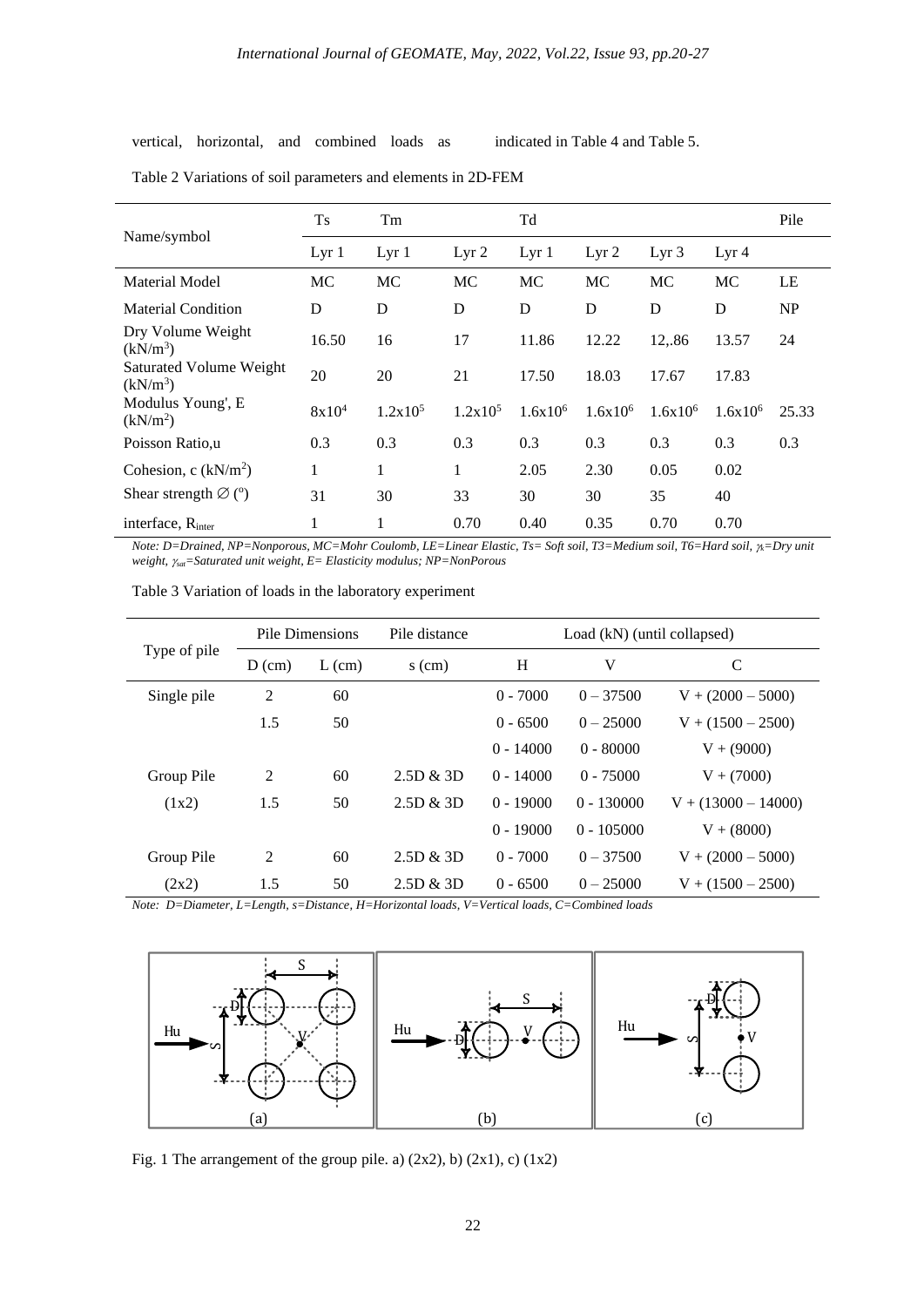| Project           | Depth              | Material             | $\mu$ | $\mathbb{R}$ | Gs  | W    | $\gamma b$ | γk       | γsat     |                   | Parameters of<br>soil             |
|-------------------|--------------------|----------------------|-------|--------------|-----|------|------------|----------|----------|-------------------|-----------------------------------|
|                   | (m)                | model /<br>condition |       |              |     | $\%$ | $kN/m^3$   | $kN/m^3$ | $kN/m^3$ | $\oslash^{\rm o}$ | $\mathbf{C}$<br>kN/m <sup>2</sup> |
|                   | 1to8               | MC/D                 | 0.3   | 0.6          | 2.6 | 40   | 16.6       | 11.86    | 17.50    | 25.0              | 2.05                              |
|                   | 8to12              | MC/D                 | 0.3   | 0.6          | 2.6 | 35   | 16.5       | 12.22    | 18.03    | 25.0              | 2.30                              |
| Project<br>Batang | 12to20             | MC/D                 | 0.3   | 0.6          | 2.7 | 40   | 18.0       | 12.86    | 17.67    | 30.0              | 0.05                              |
|                   | 20to30             | MC/D                 | 0.3   | 0.6          | 2.7 | 40   | 19.0       | 13.57    | 17.83    | 35.0              | 0.02                              |
| Dompak<br>Bridge  | 1to <sub>6</sub>   | MC/D                 | 0.3   | 0.6          | 2.5 | 20   | 15.5       | 12.92    | 19.62    | 15.0              | 2.20                              |
|                   | 6t012              | MC/D                 | 0.3   | 0.6          | 2.5 | 20   | 15.8       | 13.17    | 19.62    | 20.0              | 2.10                              |
|                   | 12to22             | MC/D                 | 0.3   | 0.6          | 2.7 | 20   | 16.6       | 13.83    | 20.39    | 25.0              | 0.05                              |
|                   | 22to34             | MC/D                 | 0.3   | 0.6          | 2.7 | 20   | 19.5       | 16.25    | 20.64    | 35.0              | 0.02                              |
| Citarum<br>Bridge | Oto1               | MC/D                 | 0.3   | 0.6          | 2.5 | 20   | 15.5       | 12.92    | 19.62    | 15.0              | 2.20                              |
|                   | 1 <sub>to4</sub>   | MC/D                 | 0.3   | 0.6          | 2.5 | 20   | 15.8       | 13.17    | 19.62    | 17.0              | 3.00                              |
|                   | 4t <sub>0</sub> 14 | MC/D                 | 0.3   | 0.6          | 2.7 | 20   | 19.7       | 16.42    | 20.64    | 35.0              | 0.02                              |
|                   | 14to60             | MC/D                 | 0.3   | 0.6          | 2.6 | 20   | 17.6       | 14.67    | 20.14    | 35.0              | 0.02                              |

Table 4 Variation of soil parameters and elements in 3D-FEM

*Note: Gs=Specific gravity, w=Water content, c=Cohesion,*  $\gamma$ *<sub>b</sub>= Unit weight,*  $\gamma$ *<sub>k</sub>=Dry unit weight,*  $\gamma$ *<sub>sat</sub>=Saturated unit weight, D=Drained, MC=Mohr Coulomb,*  $\mu$ *=Poisson ratio, R= interfac.* 

|  | Table 5 Variation of the load in 3D-FEM |  |  |  |  |  |
|--|-----------------------------------------|--|--|--|--|--|
|--|-----------------------------------------|--|--|--|--|--|

| Project /             |      | Pile<br>Dimensions | Pile distance | Load (kN)<br>(Until collapsed) |             |              |
|-----------------------|------|--------------------|---------------|--------------------------------|-------------|--------------|
| Type of pile          | D(m) | L(m)               | $s$ (cm)      | H                              | V           | $\mathsf{C}$ |
| Single pile           |      |                    |               |                                |             |              |
| Citarum Bridge        | 1.2  | 20                 |               | $0 - 330$                      | $0 - 7700$  | $V + (100)$  |
| Dompak Bridge         | 1    | 18                 |               | $0 - 275$                      | $0 - 7200$  | $V + (100)$  |
| <b>Batang Project</b> | 0.6  | 17                 |               | $0 - 370$                      | $0 - 7000$  | $V + (170)$  |
|                       |      |                    |               | $0 - 1900$                     | $0 - 45000$ | $V + (700)$  |
| Group Pile $(1x2)$    |      |                    |               | $0 - 2500$                     | $0 - 60000$ | $V + (500)$  |
| Citarum Bridge        | 1.2  | 20                 | 2.5D & 3D     | $0 - 2500$                     | $0 - 30000$ | $V + (500)$  |
| Dompak Bridge         | 1    | 18                 | 2.5D & 3D     | $0 - 3500$                     | $0 - 90000$ | $V + (1200)$ |
| <b>Batang Project</b> | 0.6  | 17                 | 2.5D & 3D     | $0 - 4000$                     | $0 - 90000$ | $V + (1500)$ |
|                       |      |                    |               | $0 - 4000$                     | $0 - 80000$ | $V + (1000)$ |
| Group Pile $(2x2)$    |      |                    |               | $0 - 330$                      | $0 - 7700$  | $V + (100)$  |
| Citarum Bridge        | 1.2  | 20                 | 2.5D & 3D     | $0 - 275$                      | $0 - 7200$  | $V + (100)$  |
| Dompak Bridge         | 1    | 18                 | 2.5D & 3D     | $0 - 370$                      | $0 - 7000$  | $V + (170)$  |
| <b>Batang Project</b> | 0.6  | 17                 | 2.5D & 3D     | $0 - 1900$                     | $0 - 45000$ | $V + (700)$  |

*Note: D=Diameter, L=Length, s=Distance, H=Horizontal loads, V=Vertical loads, C=Combined loads*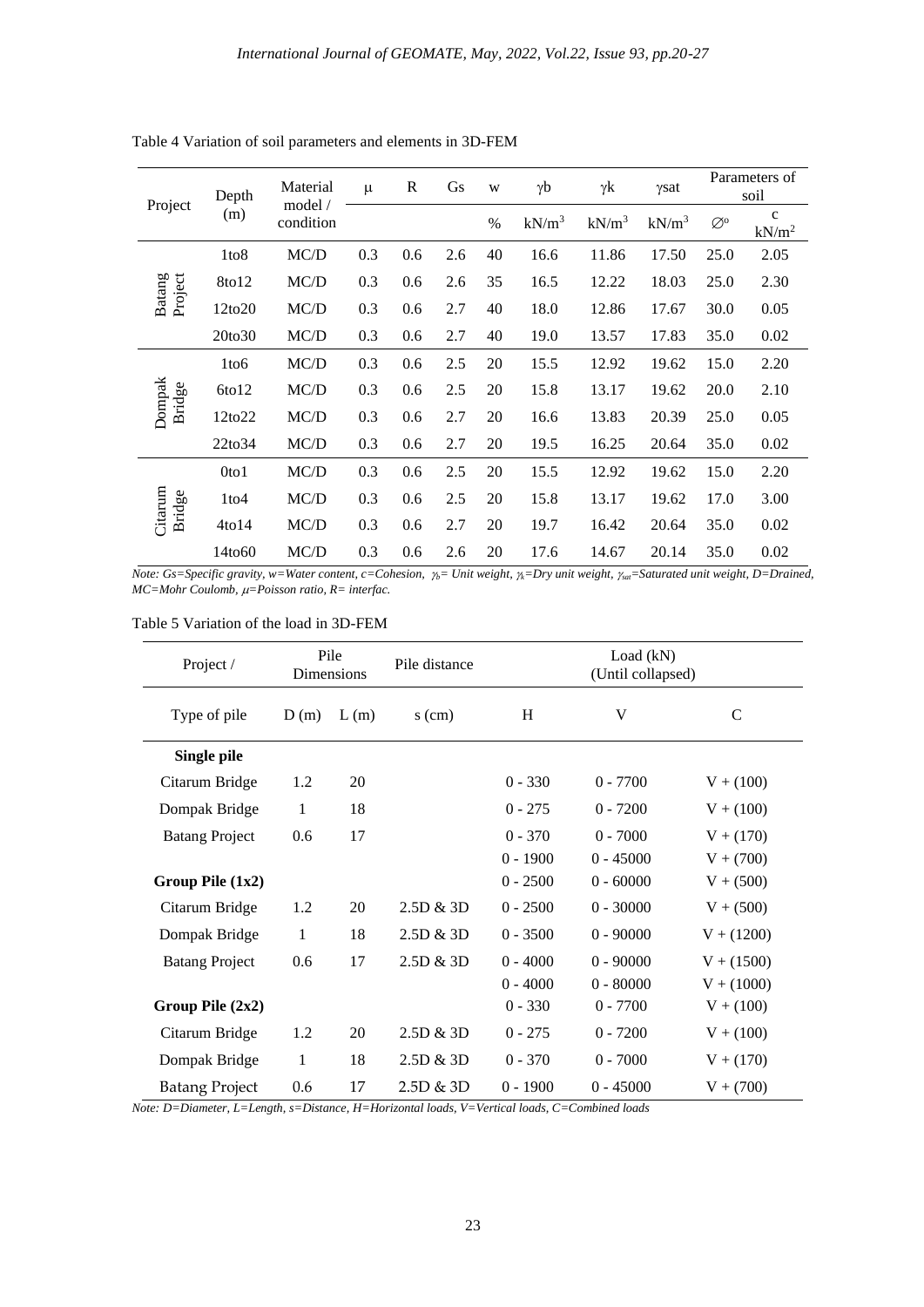

Fig. 2 Laboratory test model

#### **4. RESULTS**

The research results obtained from the 3-stage analysis as described above will be presented in the following subsections:

## **4.1 Analysis Using 2D Finite Element Method (2D-FEM)**

This preliminary analysis showed the horizontal movement at the head of the pile due to combined loads is presented in Fig. 3 Horizontal movement at the head of the pile using 2D-FEM. The horizontal movement at the head of the pile was observed to have increased significantly at a certain point at an average value of  $((Pu.D)/(Hu.L.E)=\pm 2.5x10^{-6})$  and the increment was continuous to the moment it collapsed, if the comparison has reached that point, it is necessary to take into account the added horizontal movement in the pile foundation design.

#### **4.2 Laboratory Model Experimental Test of Single Pile**

The results of the experimental tests conducted on the laboratory scale models, the horizontal movement at the head of a single pile due to the combination of loads are indicated in Fig. 4 Horizontal movement at the head of a single pile using laboratory test, was discovered to be almost like the 2D-FEM analysis. This is indicated by the significant increase at a certain point with an average value of  $((Pu.D)/(Hu.L.E)=\pm 2.5x10^{-6})$ , the increment was continuous to the moment it collapsed, if the comparison has reached that point, it is necessary to take into account the added horizontal movement in the pile foundation design.



Fig. 3 Horizontal movement at the head of the pile using 2D-FEM



Fig. 4 Horizontal movement at the head of a single pile using laboratory test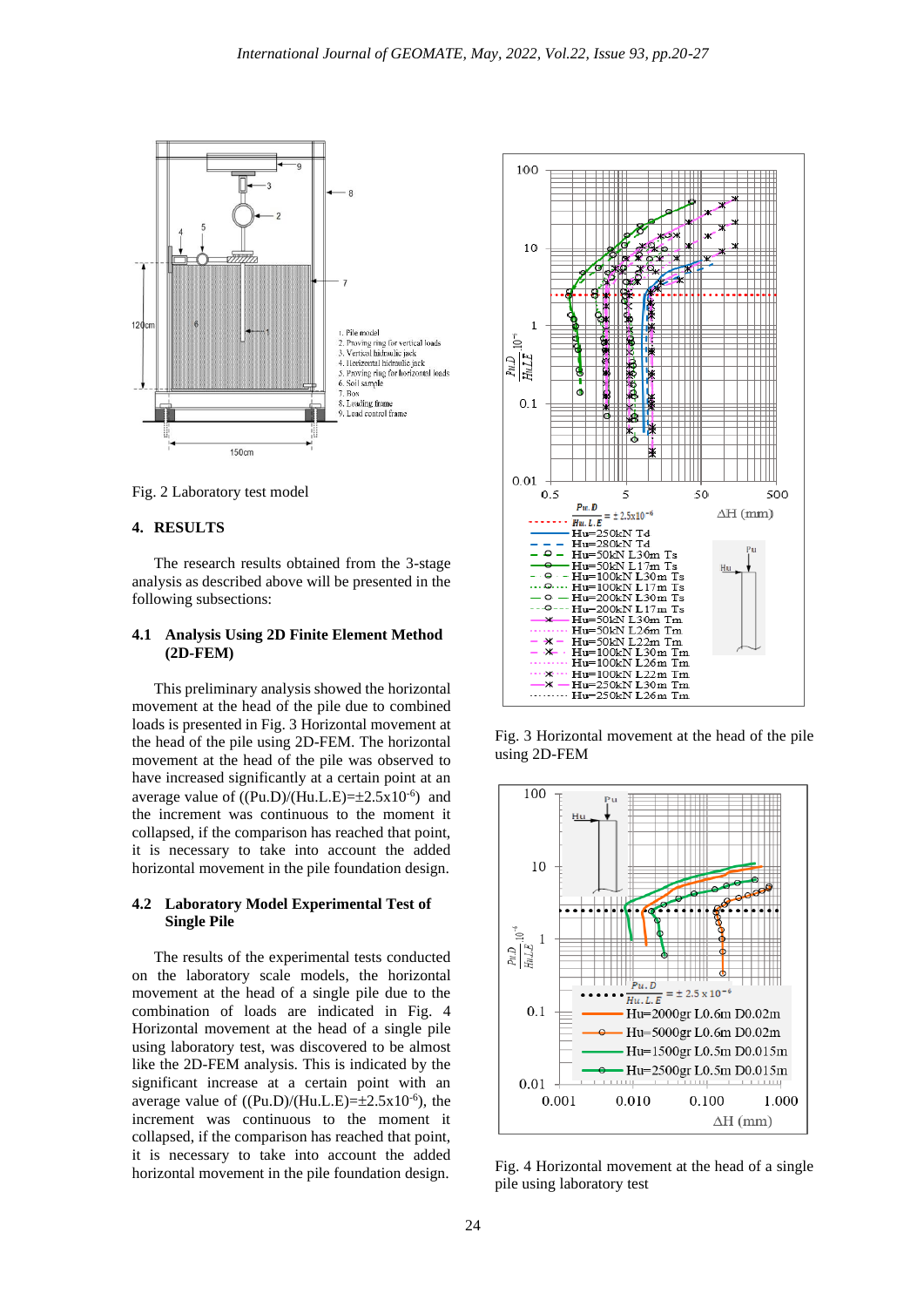## **4.3 Laboratory Model Experimental Test of Group Pile**

The horizontal movement at the group pile foundation caused by the combined loads is presented in Fig. 5 for the (1x2) arrangement and presented in Fig. 6 for the (2x2) arrangement. The horizontal movement at the head of the group pile was found to have increased significantly at a certain point at an average value of  $((Pu.D)/(Hu.L.E)=\pm 0.799x10^{-6})$  for the  $(1x2)$ arrangement and  $((Pu.D)/(Hu.L.E)=\pm 0.746 \times 10^{-6})$ for the (2x2) arrangement.

## **4.4 Analysis using 3D Finite Element Method (3D-FEM) of Single Pile**

The horizontal movement at the group pile foundation caused by the combined loads is presented in Fig. 7 Horizontal movement at the head of a single pile using 3D-FEM was to be almost like the results of the 2D-FEM analysis. It also confirmed the findings from the laboratory experiment that the horizontal movement at the single pile head increased significantly at a certain point with an average value  $((Pu.D)/(Hu.L.E)=\pm 2.5x10^{-6})$  and the increment was continuous to the moment it collapsed.



Fig. 5 Horizontal movement at the head of the group pile using laboratory tests for the (1x2) arrangement.

# **4.5 Analysis using 3D Finite Element Method (3D-FEM) of Group Pile**

The horizontal movement at the head of the group pile Citarum bridge, Dompak bridge, and Batang project are indicated in Fig. 8 and Fig. 9. The results were observed to be almost the same as the findings of the experimental laboratory model

which showed the horizontal movement at the pile head to be very significant at a certain point and increased substantially at some point. The values for each of the projects analyzed are presented as follow:

Citarum Bridge (3D-FEM),

 $(\pm 0.798x10^{-6})$  for the (1x2) arrangement  $(\pm 0.748x10^{-6})$  for the (2x2) arrangement Dompak Bridge (3D-FEM),

 $(\pm 0.734x10^{-6})$  for the (1x2) arrangement  $(\pm 0.815 \times 10^{-6})$  for the (2x2) arrangement

Batang Project (3D-FEM),

 $(\pm 0.659x10^{-6})$  for the (1x2) arrangement  $(\pm 0.659 \text{x} 10^{-6})$  for the (2x2) arrangement



Fig. 6 Horizontal movement at the head of the group pile using laboratory tests for the (2x2) arrangement



Fig. **7** Horizontal movement at the head of a single pile using 3D-FEM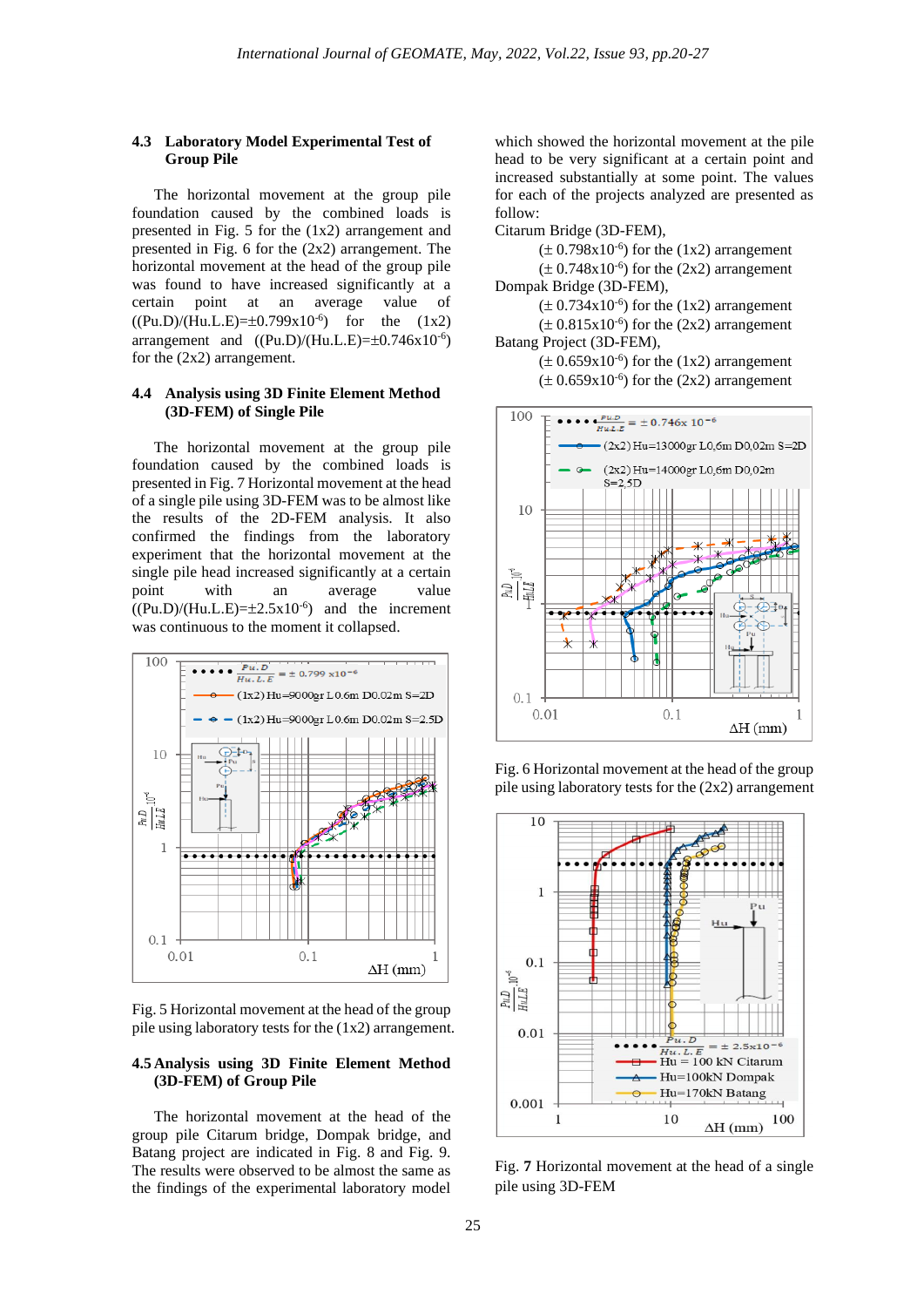

Fig. 8 Horizontal movement at the head of the group pile using 3D-FEM for the (1x2) arrangement



Fig. 9 Horizontal movement at the head of the group pile using 3D-FEM for the (2x2) arrangement

#### **5. DISCUSSION**

Previous studies reported horizontal movement to have reduced as the vertical load on the pile head increased [6] and the same was also observed from a test conducted on poorly graded sand with the pile and loading varied [8]. Another study showed the influence of vertical loads on the horizontal bearing capacity of piles increased significantly in sandy soils but less significantly in loamy soils [10]. Moreover, vertical loads have been reported to

reduce horizontal movement caused by horizontal loads which further increased vertical movement in combined loads. The preliminary research conducted using 2D-FEM analysis showed something similar to previous research, however, this preliminary research shows something new that the horizontal movement at a single pile head was observed to have increased significantly at an average value of  $((Pu.D)/(Hu.L.E) \ge \pm 2.5x10^{-6})$ therefore, further research will be investigating the analysis and experimental laboratory, the effect of horizontal movement on pile foundation, as the effect of combined loads, using a 3D-scale experiment in the laboratory as well as modeling through 3D-FEM analysis using loading test data obtained from several field projects. This research focused on both single pile and pile groups arranged at (1x2) and (2x2).

The single pile test results for the laboratory experiment tests and the 3D-FEM analysis were observed to be almost similar to those obtained from the 2D-FEM analysis with the horizontal deflection recorded to have increased significantly at an average value of  $((Pu.D)/(Hu.L.E) \geq \pm 2.5x10^{-6})$ up to the period of collapse due to vertical load. Meanwhile, the increment recorded for the group pile was at an average value of  $((Pu.D)/(Hu.L.E) \geq \pm 0.745 \times 10^{-6})$ , if the comparison has reached that point, it is necessary to take into account the added horizontal movement in calculating and planning pile foundation bearing capacity.

Moreover, the layered soil was observed to have different young and shear modulus values and this means the horizontal movement added was not linear. Further research is, therefore, required to determine the average curvature of the line and the curve equation for the increase in horizontal movement to estimate the horizontal movement added.

## **6. CONCLUSION**

This research focused on investigating the effect of combined loads on the horizontal movement of single and group pile foundations through analyses and laboratory experiments. It was also used to determine the relationship to be used as a reference to analyze additional horizontal movement on single and group pile foundations. A preliminary 2D-FEM analysis was first conducted and this was followed by the laboratory experiment and further validated with a 3D-FEM model using loading test data from several field projects.

The results from the experiments and 3D-FEM modeling were observed not to be much different from those obtained from the 2D-FEM for single pile foundation that on average  $((Pu.D)/(Hu.L.E) \geq \pm 2.5x10^{-6}).$ ). The horizontal